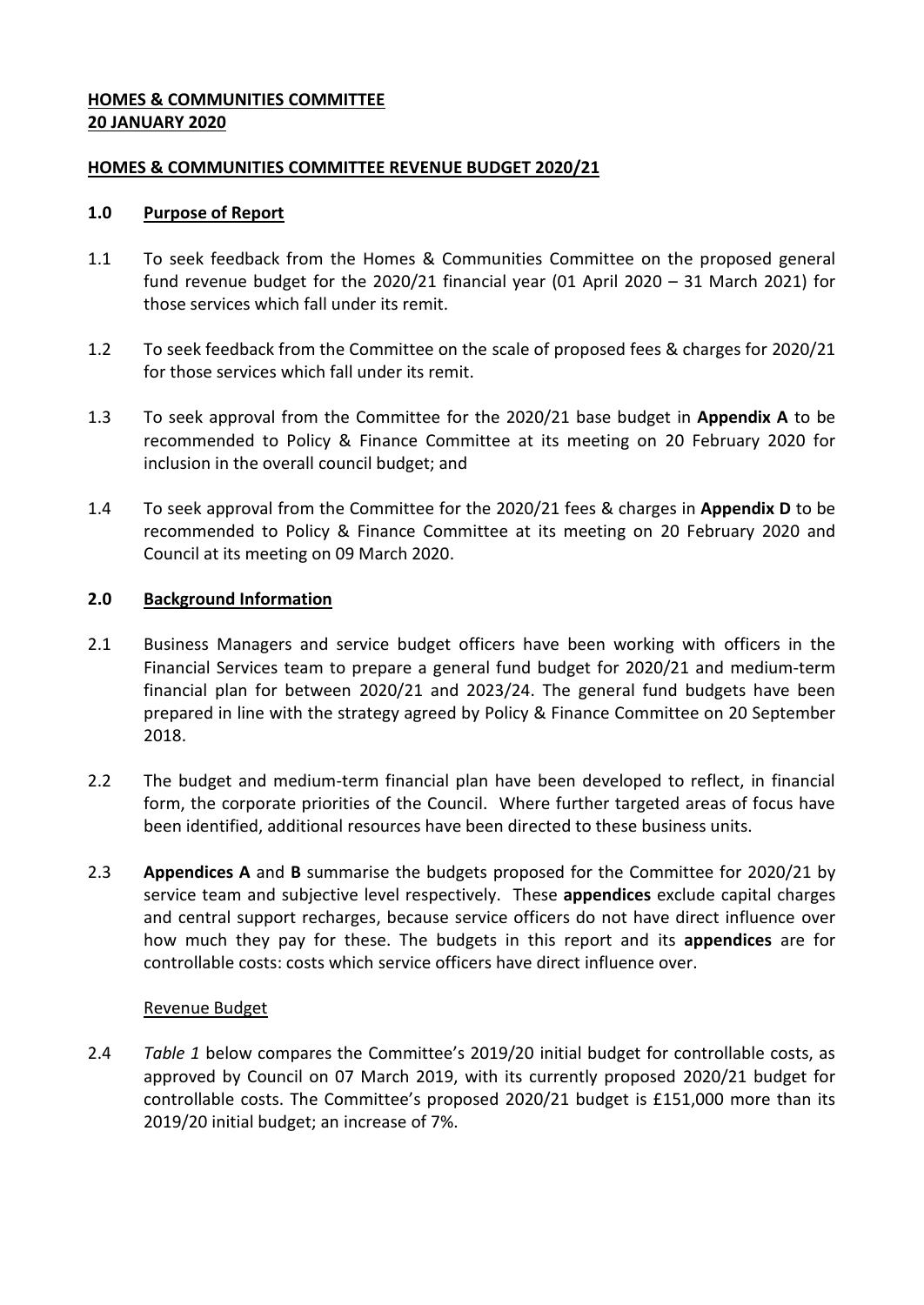2.5 The £151,000 increase in the Committee's proposed [2020/21](#page-0-1) budget is comprised of a £131,000 increase in employee costs and a £146,000 increase in running costs, partially offset by a £126,000 increase in income.

*Table 1: changes in controllable costs between [2019/20](#page-0-3) and [2020/21](#page-0-1) budgeted for services in [Homes & Communities](#page-0-4) Committee* 

<span id="page-1-0"></span>

| <b>Expenditure or</b><br>income? | <b>Expenditure type</b> | 2019/20<br>initial budget<br>(fm) | 2020/21 base<br>budget (£m) | Increase or<br>(decrease) in<br>budget (£m) |
|----------------------------------|-------------------------|-----------------------------------|-----------------------------|---------------------------------------------|
| Expenditure                      | Employees               | 2.115                             | 2.246                       | 0.131                                       |
| Expenditure                      | <b>Running Expenses</b> | 1.400                             | 1.546                       | 0.146                                       |
| <b>Expenditure</b>               | Total                   | 3.514                             | 3.791                       | 0.277                                       |
|                                  |                         |                                   |                             |                                             |
| Income                           | Total                   | (1.265)                           | (1.390)                     | (0.126)                                     |
|                                  |                         |                                   |                             |                                             |
| <b>Net Expenditure</b>           | Total                   | 2.250                             | 2.401                       | 0.151                                       |

- 2.6 Most of the changes above in budgeted employee costs, running expenses and income relate to a small number of services. Tables 2-4 below show the five services which most account for each of the changes above.
- 2.7 Five services account for 74%, or £97,000, of the £131,000 increase in budgeted employee costs.

*Table 2: the five services in [Homes & Communities](#page-0-4) Committee which most account for changes in budgeted employee costs between [2019/20](#page-0-3) and [2020/21](#page-0-1)*

| Rank | Service (cost centre)          | Increase or<br>(decrease) in<br>employees<br>budget (£m) | <b>Percentage of overall</b><br>increase or (decrease)<br>accounted for by<br>service |
|------|--------------------------------|----------------------------------------------------------|---------------------------------------------------------------------------------------|
|      | Communications                 | 0.044                                                    | 34%                                                                                   |
| 2    | ICT                            | 0.044                                                    | 34%                                                                                   |
| 3    | <b>Energy And Home Support</b> | (0.040)                                                  | $(30)$ %                                                                              |
| 4    | Strategic Hsg (Was Community)  | 0.025                                                    | 19%                                                                                   |
| 5    | <b>Customer Services</b>       | 0.023                                                    | 18%                                                                                   |
|      |                                | 0.097                                                    | 74%                                                                                   |

2.8 Five services account for 116%, or £169,000, of the £146,000 increase in budgeted running expenses.

*Table 3: the five services in [Homes & Communities](#page-0-4) Committee which most account for changes in budgeted running expenses between [2019/20](#page-0-3) and [2020/21](#page-0-1)*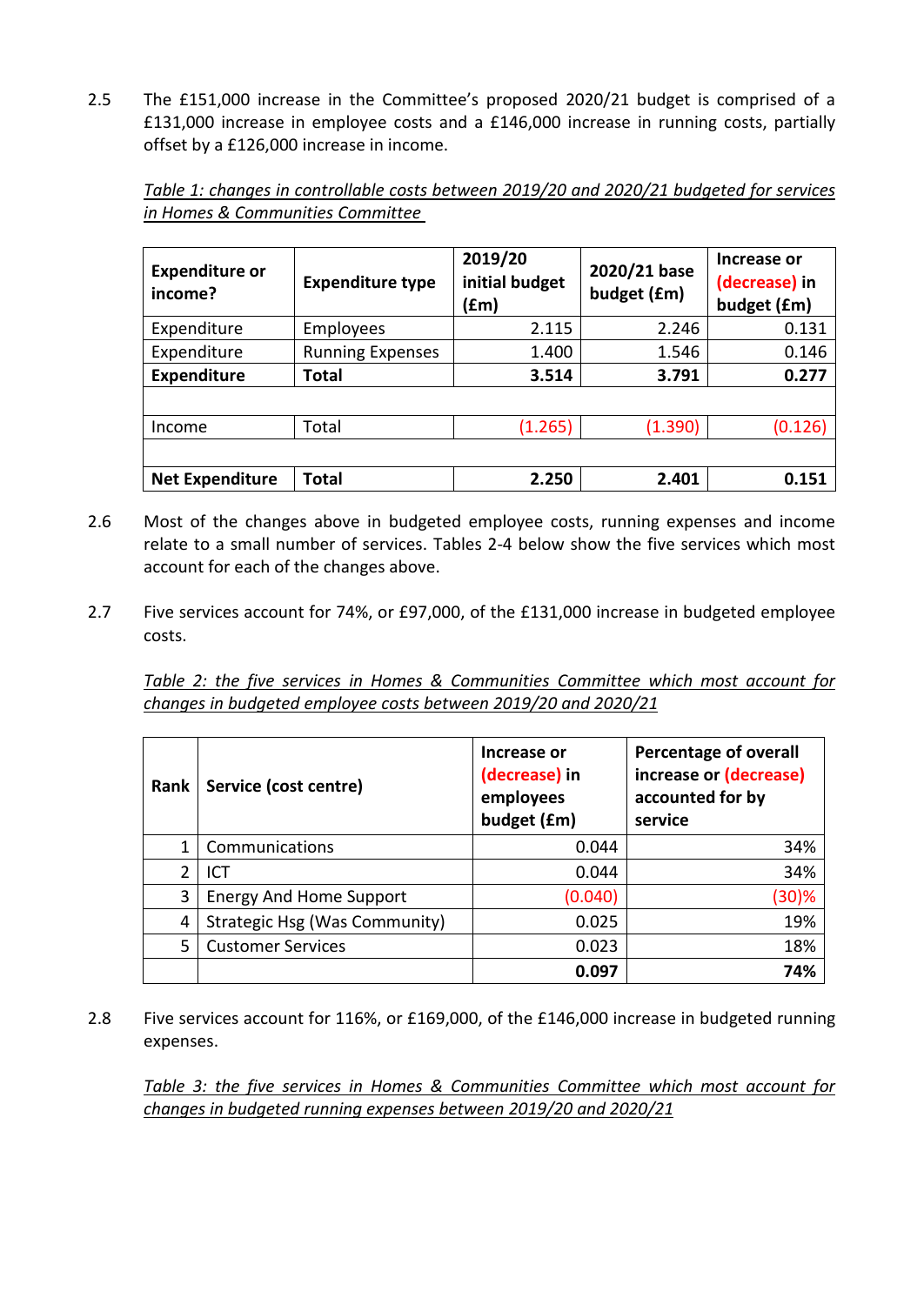| Rank | Service (cost centre)         | Increase or<br>(decrease) in<br>running expenses<br>budget (£m) | <b>Percentage of overall</b><br>increase or (decrease)<br>accounted for by<br>service |
|------|-------------------------------|-----------------------------------------------------------------|---------------------------------------------------------------------------------------|
|      | ICT                           | 0.128                                                           | 88%                                                                                   |
| 2    | Syrian Vp Resettlement Scheme | 0.076                                                           | 52%                                                                                   |
| 3    | Strategic Hsg (Was Community) | (0.034)                                                         | (23)%                                                                                 |
| 4    | <b>Grants And Concessions</b> | (0.014)                                                         | (9)%                                                                                  |
| 5    | CCTV                          | 0.013                                                           | 9%                                                                                    |
|      |                               | 0.169                                                           | 116%                                                                                  |

2.9 Five services account for 85%, or £107,000, of the £126,000 increase in budgeted income.

*Table 4: the five services in [Homes & Communities](#page-0-4) Committee which most account for changes in budgeted income between [2019/20](#page-0-3) and [2020/21](#page-0-1)*

| Rank | Service (cost centre)         | (Increase) or<br>decrease in<br>income budget<br>(£m) | <b>Percentage of overall</b><br>(increase) or decrease<br>accounted for by<br>service |
|------|-------------------------------|-------------------------------------------------------|---------------------------------------------------------------------------------------|
|      | Syrian Vp Resettlement Scheme | (0.076)                                               | (60)%                                                                                 |
| 2    | ICT                           | (0.054)                                               | (43)%                                                                                 |
| 3    | Communications                | 0.015                                                 | 12%                                                                                   |
| 4    | Private Sector Speech Call    | 0.015                                                 | 12%                                                                                   |
| 5    | <b>Customer Services</b>      | (0.006)                                               | (5)%                                                                                  |
|      |                               | (0.107)                                               | 85)%                                                                                  |

2.10 **Appendix C** lists the reasons for increases or decreases of over £5,000 between the [2019/20](#page-0-3) initial budget and proposed [2020/21](#page-0-1) budget for services in [Homes & Communities](#page-0-4) Committee.

# Fees & Charges

2.11 Officers have considered the Fees and Charges Toolkit approved by Economic Development Committee on 20 November 2019 when setting the level of fees & charges. The proposed fees & charges for [2020/21](#page-0-1) are in **Appendix D** for consideration.

#### **3.0 Proposals**

- 3.1 Officers are proposing to the Committee that it recommends to Policy & Finance Committee at its meeting on 20 [February 2020:](#page-0-2)
	- a) the [2020/21](#page-0-1) base budget in **Appendix A** for inclusion in the overall council budget;
	- b) and to Council on [09 March 2020](#page-0-5) the [2020/21](#page-0-1) fees & charges in **Appendix D**.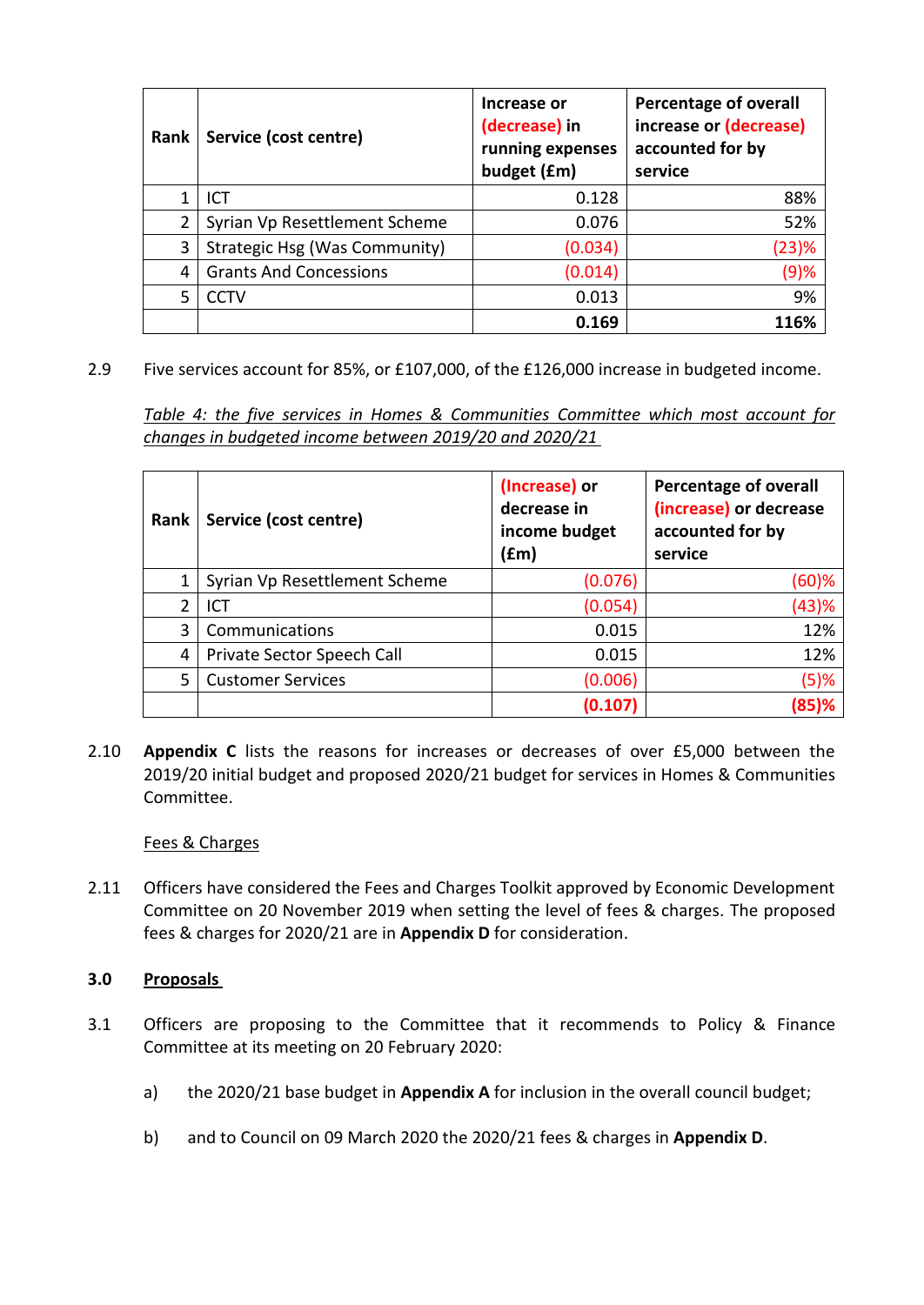#### **4.0 Equalities Implications**

4.1 Business Managers consider the implications on equalities when assessing how best to deliver the services they are responsible for.

## **5.0 Financial Implications**

- 5.1 The Committee's proposed [2020/21](#page-0-1) budget is £151,000 more than its [2019/20](#page-0-3) initial budget; an increase of 7%. Employee budgets of [£2.246m](#page-1-0) account for 59% of controllable costs. Significant budget savings cannot be achieved without affecting staffing levels.
- 5.2 The council's medium-term financial plan for between [2020/21](#page-0-1) and 2023/24 requires significant savings in future years, as changes to how councils manage their finances and other challenges take effect.
- 5.3 It is important that the Committee continually scrutinises and reviews its budget in order to identify additional savings which will be achieved in future years.

### **6.0 Community Plan – Alignment to Objectives**

- 6.1 The proposals in this report support the council to achieve multiple objectives of the Community Plan 2019-2023, though particularly the objectives to:
	- *a) "Reduce crime and anti- social behaviour, and increase feelings of safety in our communities"; and*
	- *b) "Accelerate the supply of new homes including associated facilities".*

#### **7.0 RECOMMENDATION**

**That the following recommendations be made to Policy & Finance Committee at its meeting on 20 [February 2020:](#page-0-2)**

- **a) th[e 2020/21](#page-0-1) base budget in Appendix A for inclusion in the overall council budget;**
- **b) and to Council on [09 March 2020](#page-0-5) the [2020/21](#page-0-1) fees & charges in Appendix D.**

#### **Reason for Recommendations**

**To ensure that the budgets and fees & charges finally proposed for [2020/21](#page-0-1) are recommended to Policy & Finance Committee on 20 [February 2020.](#page-0-2)**

#### Background Papers

Nil

For further information please contact Nick Wilson (Business Manager – Financial Services) on Extension 5317 or Mohammed Sarodia (Assistant Business Manager – Financial Services) on Extension 5537.